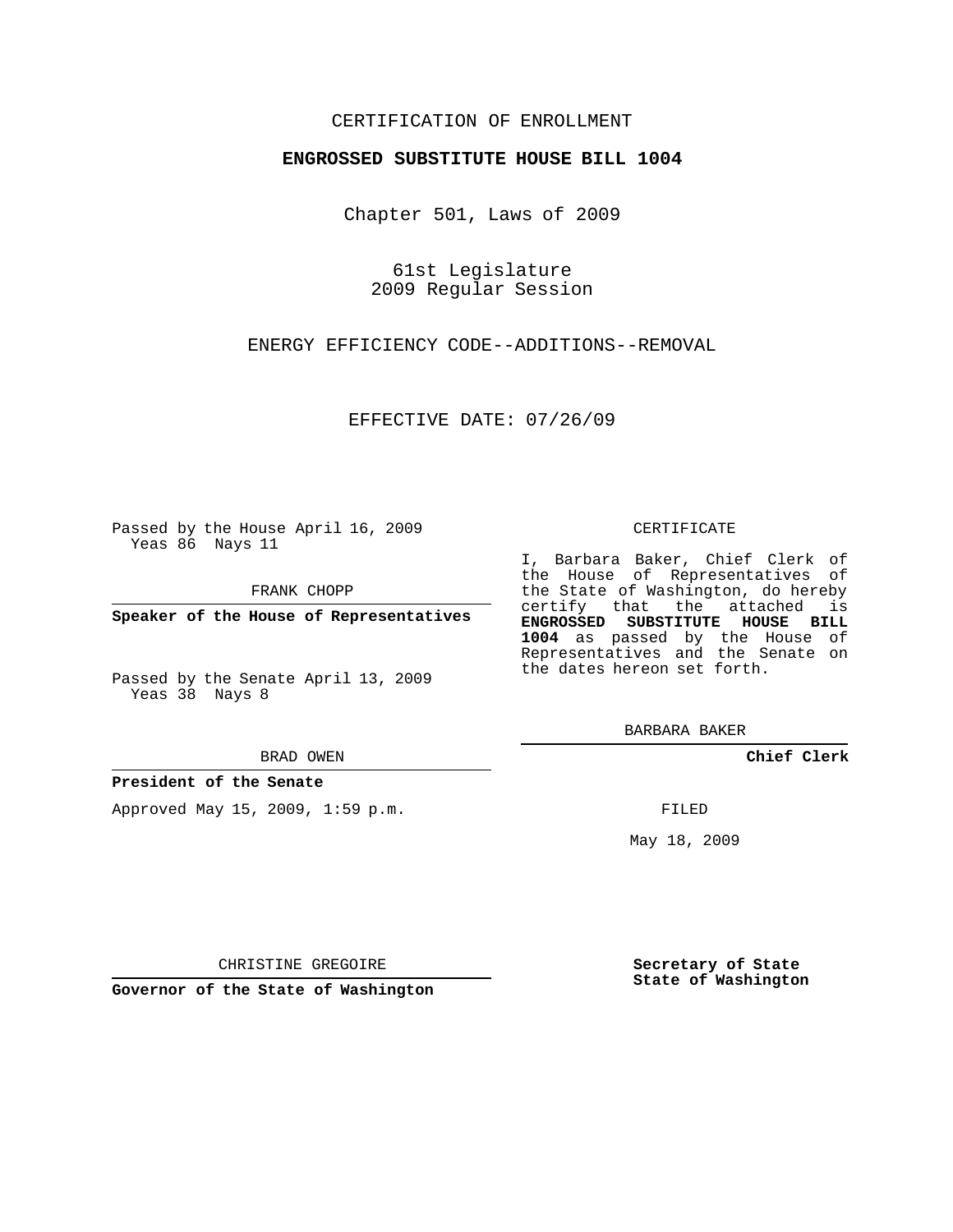# **ENGROSSED SUBSTITUTE HOUSE BILL 1004** \_\_\_\_\_\_\_\_\_\_\_\_\_\_\_\_\_\_\_\_\_\_\_\_\_\_\_\_\_\_\_\_\_\_\_\_\_\_\_\_\_\_\_\_\_

\_\_\_\_\_\_\_\_\_\_\_\_\_\_\_\_\_\_\_\_\_\_\_\_\_\_\_\_\_\_\_\_\_\_\_\_\_\_\_\_\_\_\_\_\_

AS AMENDED BY THE SENATE

Passed Legislature - 2009 Regular Session

## **State of Washington 61st Legislature 2009 Regular Session**

**By** House Technology, Energy & Communications (originally sponsored by Representatives Morris, Chase, Morrell, Upthegrove, Hudgins, and Moeller)

READ FIRST TIME 02/05/09.

1 AN ACT Relating to adding products to the energy efficiency code; 2 and amending RCW 19.260.020, 19.260.030, 19.260.040, and 19.260.050.

3 BE IT ENACTED BY THE LEGISLATURE OF THE STATE OF WASHINGTON:

 4 **Sec. 1.** RCW 19.260.020 and 2006 c 194 s 1 are each amended to read 5 as follows:

 6 The definitions in this section apply throughout this chapter 7 unless the context clearly requires otherwise.

 (1) "Automatic commercial ice cube machine" means a factory-made assembly, not necessarily shipped in one package, consisting of a condensing unit and ice-making section operating as an integrated unit with means for making and harvesting ice cubes. It may also include integrated components for storing or dispensing ice, or both.

13 (2) ((<del>"Ballast" means a device used with an electric discharge lamp</del> 14 to obtain necessary circuit conditions, such as voltage, current, and 15 waveform, for starting and operating the lamp.

16 (3) "Commercial clothes washer" means a soft mount horizontal or 17 vertical-axis - clothes - washer - that:  $(a)$  - Has - a - clothes - container 18 compartment no greater than 3.5 cubic feet in the case of a horizontal-19 axis-product-or-no-greater-than-4.0-cubic-feet-in-the-case-of-a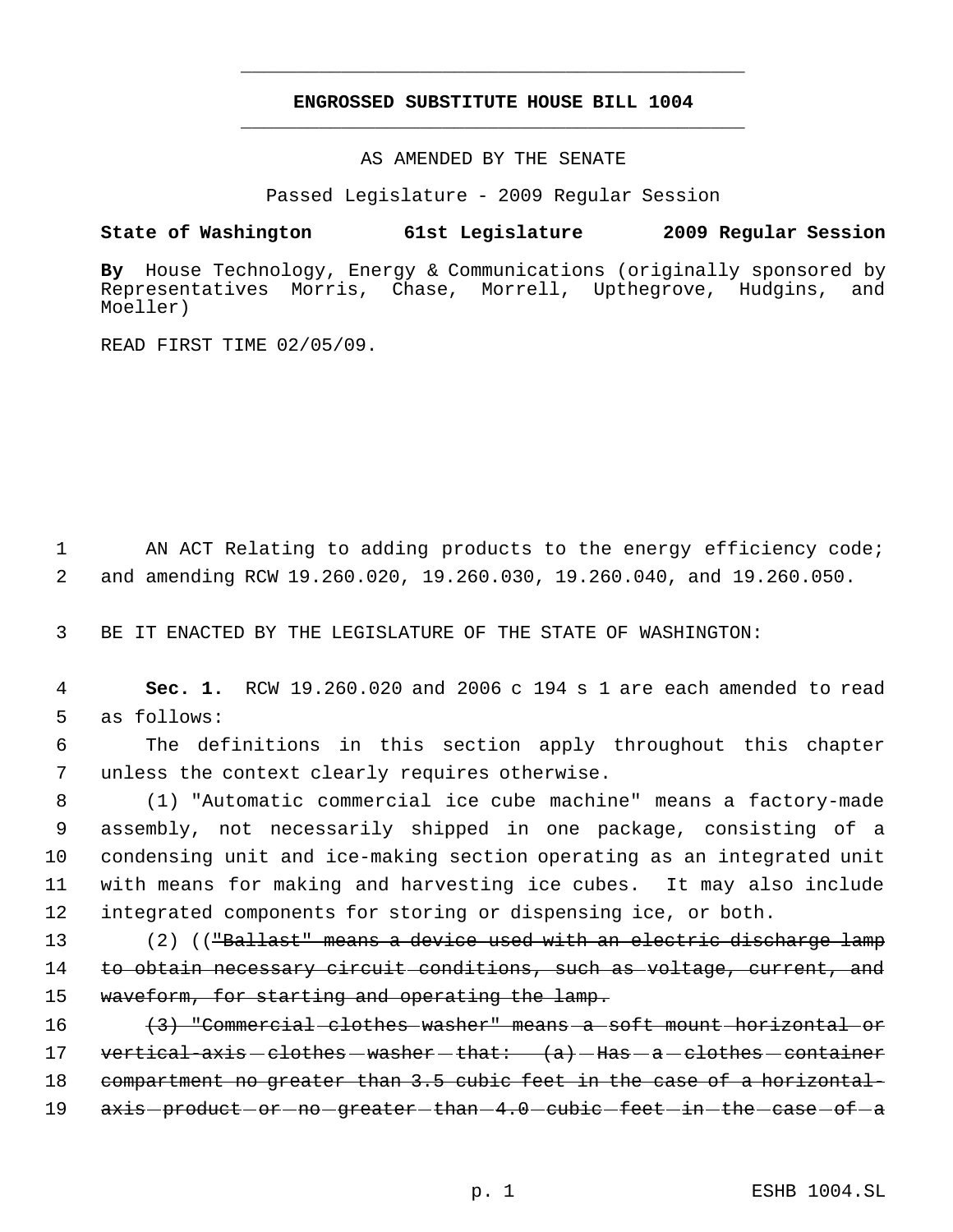1 vertical-axis product; and (b) is designed for use by more than one 2 household,  $-$  such  $-$  as  $-$  in  $-$  multifamily  $-$  housing,  $-$  apartments,  $-$  or  $-$  coin laundries.

4 (4) - "Commercial prerinse - spray - valve" - means - a - handheld - device 5 designed  $-$  and  $-$  marketed  $-$  for  $-$  use  $-$  with  $-$  commercial  $-$  dishwashing  $-$  and warewashing equipment and that sprays water on dishes, flatware, and other food service items for the purpose of removing food residue prior 8 to-their-cleaning)) "Bottle-type water dispenser" means a water 9 dispenser that uses a bottle or reservoir as the source of potable water.

 (3) "Commercial hot food holding cabinet" means a heated, fully 12 enclosed compartment, with one or more solid or partial glass doors, 13 that is designed to maintain the temperature of hot food that has been 14 cooked in a separate appliance. "Commercial hot food holding cabinet" 15 does not include heated glass merchandising cabinets, drawer warmers, 16 or cook and hold appliances.

 $((+5))$   $(4)(a)$  "Commercial refrigerators and freezers" means refrigerators, freezers, or refrigerator-freezers designed for use by commercial or institutional facilities for the purpose of storing or merchandising food products, beverages, or ice at specified temperatures that: (i) Incorporate most components involved in the vapor-compression cycle and the refrigerated compartment in a single 23 cabinet; and (ii) may be configured with either solid or transparent doors as a reach-in cabinet, pass-through cabinet, roll-in cabinet, or roll-through cabinet.

 (b) "Commercial refrigerators and freezers" does not include: (i) Products with 85 cubic feet or more of internal volume; (ii) walk-in refrigerators or freezers; (iii) consumer products that are federally regulated pursuant to 42 U.S.C. Sec. 6291 et seq.; (iv) products without doors; or (v) freezers specifically designed for ice cream.

31  $((\langle 6 \rangle) )$  (5) "Compensation" means money or any other valuable thing, regardless of form, received or to be received by a person for services rendered.

 (6) "Cook and hold appliance" means a multiple mode appliance intended for cooking food that may be used to hold the temperature of the food that has been cooked in the same appliance.

 (7) "Department" means the department of community, trade, and economic development.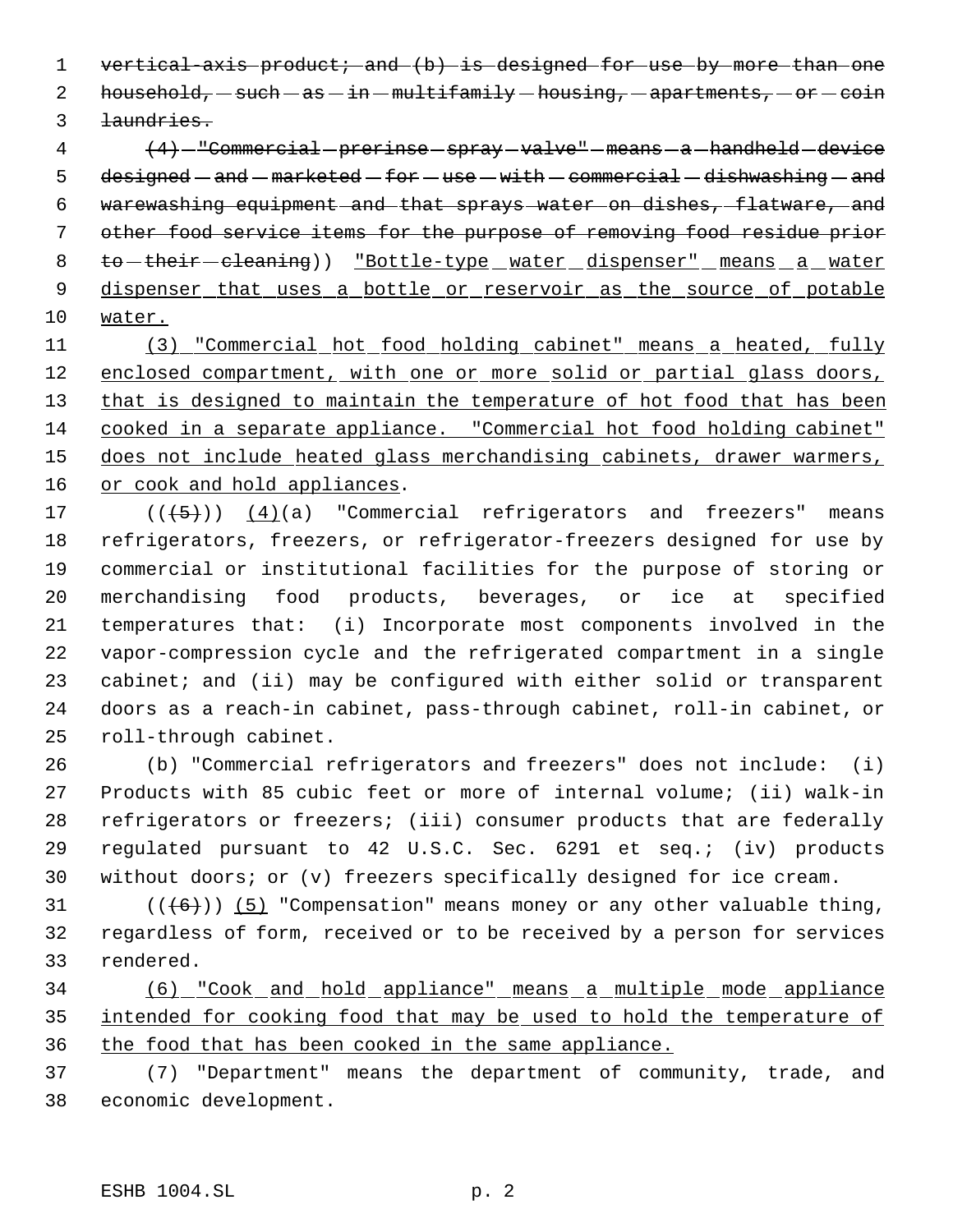- (8) (("High-intensity discharge lamp" means a lamp in which light 2 is produced by the passage of an electric current through a vapor or gas, and in which the light-producing arc is stabilized by bulb wall 4 temperature and the arc tube has a bulb wall loading in excess of three watts per square centimeter.
- (9) "Metal halide lamp" means a high-intensity discharge lamp in which the major portion of the light is produced by radiation of metal 8 halides - and - their - products - of - dissociation, - possibly - in - combination 9 with metallic vapors.
- (10) "Metal halide lamp fixture" means a light fixture designed to be operated with a metal halide lamp and a ballast for a metal halide 12  $\pm amp$ )) "Drawer warmer" means an appliance that consists of one or more 13 heated drawers and that is designed to hold hot food that has been cooked in a separate appliance at a specified temperature.
- (9) "Heated glass merchandising cabinet" means an appliance with a 16 heated cabinet constructed of glass or clear plastic doors which, with 17 seventy percent or more clear area, is designed to display and maintain 18 the temperature of hot food that has been cooked in a separate appliance.
- (10) "Hot water dispenser" means a small electric water heater that has a measured storage volume of no greater than one gallon.
- (11) "Mini-tank electric water heater" means a small electric water 23 heater that has a measured storage volume of more than one gallon and 24 a rated storage volume of less than twenty gallons.
- $((+11))$  (12) "Pass-through cabinet" means a commercial refrigerator or freezer with hinged or sliding doors on both the front and rear of the unit.
- $($   $($   $($   $+12)$  "Probe-start metal halide-ballast" means a ballast used to operate metal halide lamps which does not contain an igniter and which instead starts lamps by using a third starting electrode "probe" in the arc tube.)
- (13) "Point-of-use water dispenser" means a water dispenser that uses a pressurized water utility connection as the source of potable water.
- (14) "Pool heater" means an appliance designed for heating nonpotable water contained at atmospheric pressure for swimming pools, spas, hot tubs, and similar applications.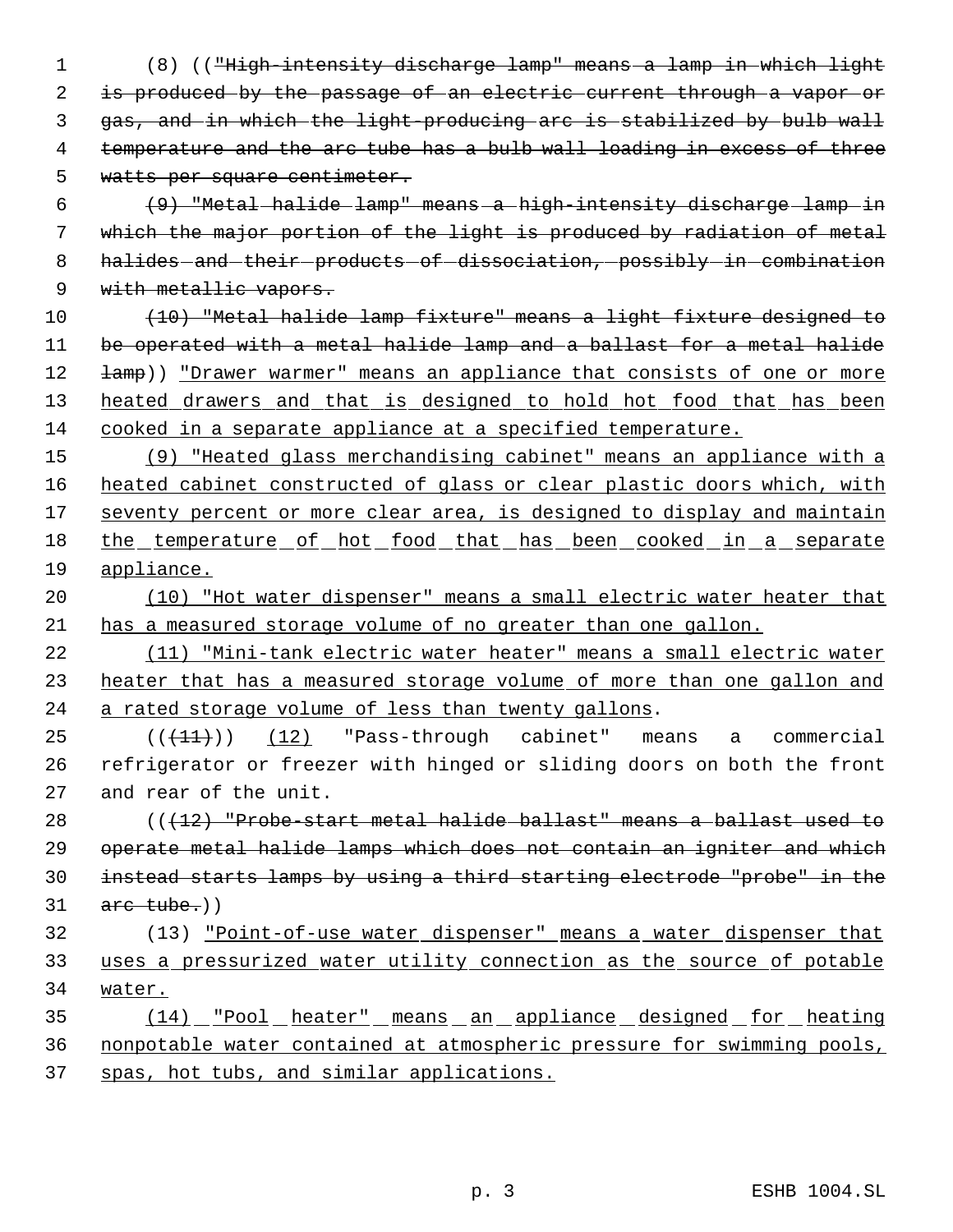(15) "Portable electric spa" means a factory-built electric spa or

2 hot tub, supplied with equipment for heating and circulating water.

 (16) "Reach-in cabinet" means a commercial refrigerator or freezer with hinged or sliding doors or lids, but does not include roll-in or roll-through cabinets or pass-through cabinets.

6 (( $(14)$ )) (17) "Residential pool pump" means a pump used to circulate and filter pool water in order to maintain clarity and sanitation.

 (18)(a) "Roll-in cabinet" means a commercial refrigerator or freezer with hinged or sliding doors that allow wheeled racks of product to be rolled into the unit.

 (b) "Roll-through cabinet" means a commercial refrigerator or freezer with hinged or sliding doors on two sides of the cabinet that allow wheeled racks of product to be rolled through the unit.

 (((15)(a) "Single-voltage external AC to DC power supply" means a 16 device-that:  $(i)$ -Is-designed-to-convert-line-voltage-alternating 17 current input into lower voltage direct current output; (ii) is able to 18 convert to only one DC output voltage at a time; (iii) is sold with, or intended to be used with, a separate end-use product that constitutes 20 the primary power load;  $(iv)$  is contained within a separate physical  $enelosure-from-the-end-use-product:  $(v)$  is-connected-to-the-end-use$  $preduct - via - a - removable - or - hard-wired - male/female - electrical$ 23 connection,  $-cable$ ,  $-cord$ ,  $-or$   $-other$   $-viring$ ;  $-and$   $(vi)$   $-has$   $-a$   $-nameplate$ output power less than or equal to 250 watts.

25 (b) - "Single-voltage - external - AC - to - DC - power - supply" - does - not include: (i) Products with batteries or battery packs that physically 27 attach directly to the power supply unit; (ii) products with a battery  $chemistry-or-type-selection-switch-and-indicate or-light-inductor (i.e. 1001)$  products with a battery chemistry or type selector switch and a state 30 of charge meter.

# 31 (16)) (19) "Showerhead" means a device through which water is discharged for a shower bath.

 (20) "Showerhead tub spout diverter combination" means a group of plumbing fittings sold as a matched set and consisting of a control valve, a tub spout diverter, and a showerhead.

 (21) "State-regulated incandescent reflector lamp" means a lamp that is not colored or designed for rough or vibration service 38 applications, ((that)) has an inner reflective coating on the outer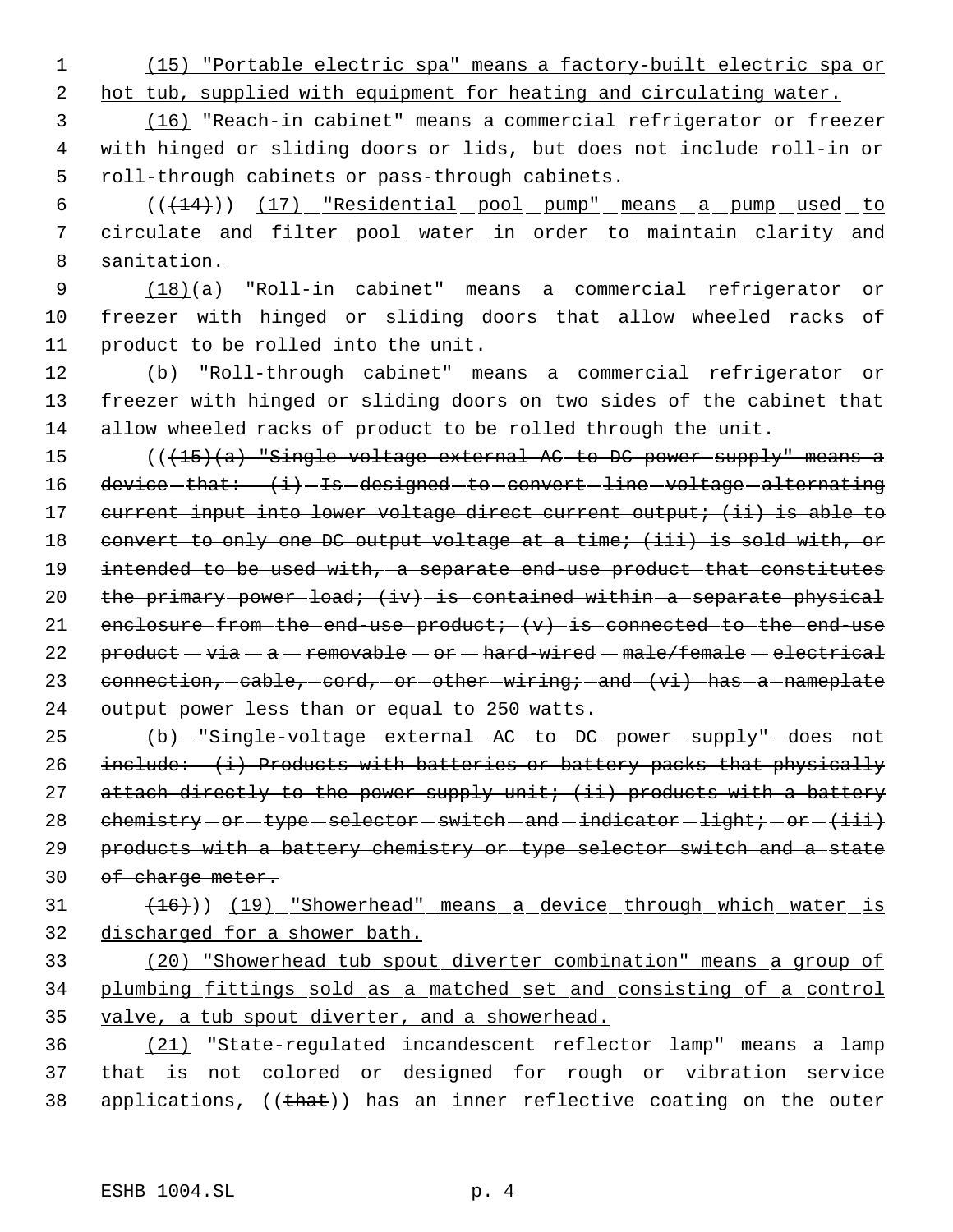1 bulb to direct the light, an E26 medium screw base, ((and)) a rated 2 voltage or voltage range that lies at least partially within 115 to 130 3 volts, and ((that)) falls into one of the following categories:

 4 (a) A bulged reflector or elliptical reflector bulb shape and which 5 has a diameter which equals or exceeds 2.25 inches; or

 6 (b) A reflector, parabolic aluminized reflector, or similar bulb 7 shape and which has a diameter of 2.25 to 2.75 inches.

8 (( $\sqrt{17}$ ) "Transformer" means a device consisting of two or more coils 9 of insulated wire and that is designed to transfer alternating current 10 by electromagnetic induction from one coil to another to change the 11 original voltage or current value.

12  $(18)(a)$  - "Unit heater" - means - a self-contained, vented fan-type 13 commercial space heater that uses natural gas or propane, and that is 14 designed to be installed without ducts within a heated space.

15 (b) "Unit heater" does not include any products covered by federal 16 standards established pursuant to 42 U.S.C. Sec. 6291 et seq. or any 17 product-that-is-a-direct-vent,-forced-flue-heater-with-a-sealed 18 combustion burner)) (22) "Tub spout diverter" means a device designed 19 to stop the flow of water into a bathtub and to divert it so that the 20 water discharges through a showerhead.

21 (23) "Wine chillers designed and sold for use by an individual" 22 means refrigerators designed and sold for the cooling and storage of 23 wine by an individual.

24 **Sec. 2.** RCW 19.260.030 and 2006 c 194 s 2 are each amended to read 25 as follows:

26 (1) This chapter applies to the following types of new products 27 sold, offered for sale, or installed in the state:

28 (a) Automatic commercial ice cube machines;

29  $(b)$  ((commercial clothes washers;  $(c)$  commercial prerinse spray 30 valves;  $(d)$ ) Commercial refrigerators and freezers; (( $(e)$  metal halide 31 lamp-fixtures; (f) single-voltage external AC to DC power supplies; 32  $(\alpha)$ ))

33 (c) State-regulated incandescent reflector lamps; ((and (h) unit 34 heaters))

| 35 |  |  |  |  |  | (d) Wine chillers designed and sold for use by an individual; |  |
|----|--|--|--|--|--|---------------------------------------------------------------|--|
|    |  |  |  |  |  |                                                               |  |

- 36 (e) Hot water dispensers and mini-tank electric water heaters;
- 37 (f) Bottle-type water dispensers and point-of-use water dispensers;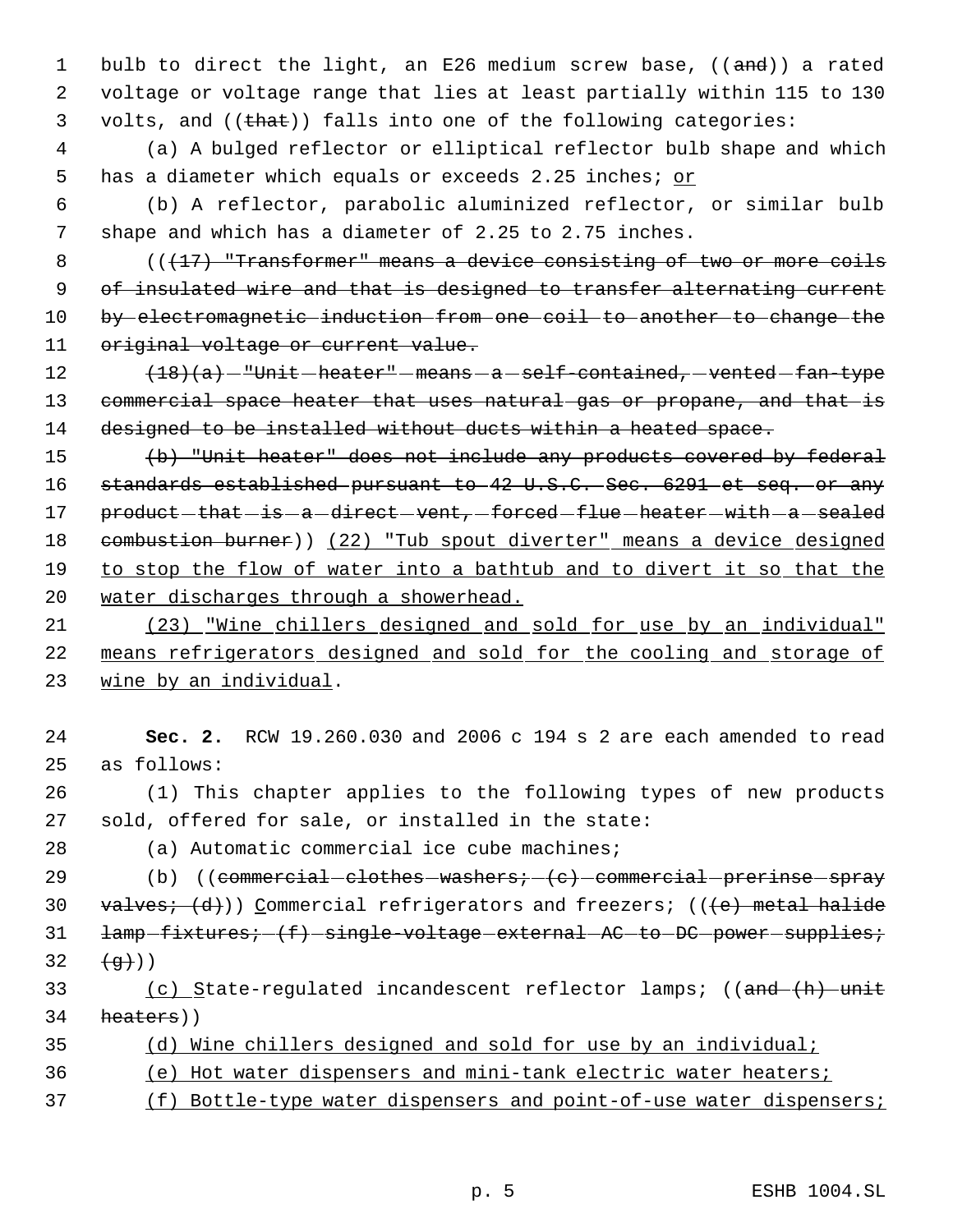1 (g) Pool heaters, residential pool pumps, and portable electric 2 spas; 3 (h) Tub spout diverters; and 4 (i) Commercial hot food holding cabinets. 5 (2) This chapter applies equally to products whether they are sold, 6 offered for sale, or installed as  $((a))$  stand-alone products or as 7 ((a)) components of ((another)) other products. 8  $((+2+))$   $(3)$  This chapter does not apply to: 9 (a) New products manufactured in the state and sold outside the 10 state( $(\frac{\ }{}$ )); 11 (b) New products manufactured outside the state and sold at 12 wholesale inside the state for final retail sale and installation 13 outside the state( $(\tau)$ ) *i* 14 (c) Products installed in mobile manufactured homes at the time of 15 construction( $(\tau)$ )  $\leq$  or 16 (d) Products designed expressly for installation and use in 17 recreational vehicles. 18 **Sec. 3.** RCW 19.260.040 and 2006 c 194 s 3 are each amended to read 19 as follows: 20 The ((<del>legislature establishes the following</del>)) minimum efficiency 21 standards ((for)) specified in this section apply to the types of new 22 products set forth in RCW 19.260.030.

23 (1)(a) Automatic commercial ice cube machines must have daily 24 energy use and daily water use no greater than the applicable values in 25 the following table:

| 26 |                       |                 |                    | Maximum          | Maximum condenser        |
|----|-----------------------|-----------------|--------------------|------------------|--------------------------|
| 27 |                       |                 | Harvest rate       | energy use       | water use                |
| 28 | Equipment type        | Type of cooling | (lbs. ice/24 hrs.) | $(kWh/100$ lbs.) | $(gallons/100$ lbs. ice) |
| 29 | Ice-making head       | water           | $<$ 500            | $7.80 - 0.0055H$ | $200 - .022H$            |
| 30 |                       |                 | $>= 500 < 1436$    | $5.58 - 0011H$   | $200 - 022H$             |
| 31 |                       |                 | $>=1436$           | 4.0              | $200 - .022H$            |
| 32 | Ice-making head       | air             | 450                | $10.26 - 0.086H$ | Not applicable           |
| 33 |                       |                 | $>=150$            | $6.89 - .0011H$  | Not applicable           |
| 34 | Remote condensing but | air             | < 1000             | $8.85 - 0.0038$  | Not applicable           |
| 35 | not remote compressor |                 | $>=1000$           | 5.10             | Not applicable           |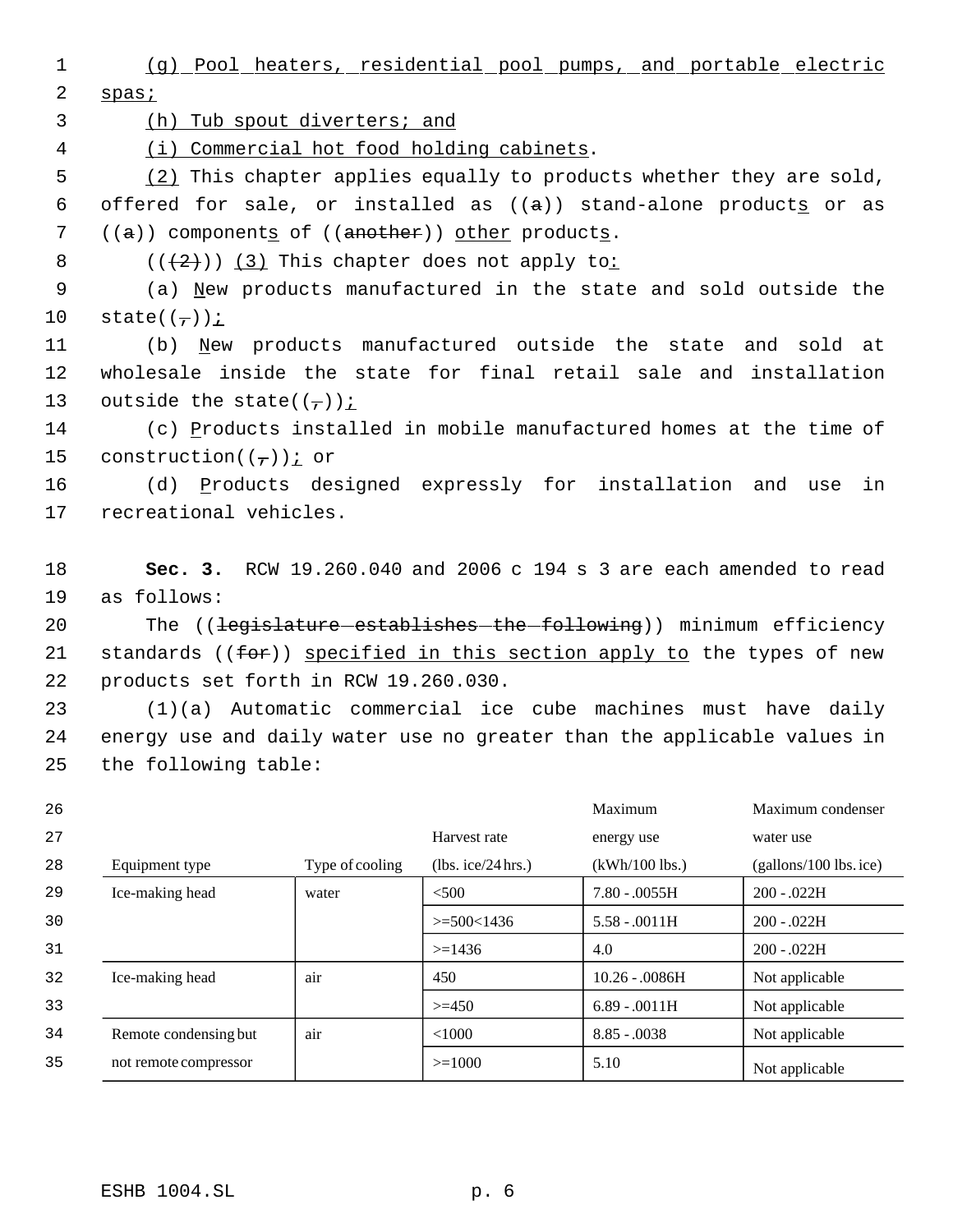|   | Remote condensing and | a <sub>1</sub> r | < 934    | $8.85 - 0038$ H  | Not applicable |
|---|-----------------------|------------------|----------|------------------|----------------|
| 2 | remote compressor     |                  | $>= 934$ | 5.3              | Not applicable |
|   | Self-contained models | water            | $<$ 200  | $11.40 - .0190H$ | 191 - .0315H   |
| 4 |                       |                  | $>=200$  | 7.60             | 191 - .0315H   |
|   | Self-contained models | a <sub>1</sub> r | < 175    | 18.0 - .0469H    | Not applicable |
| 6 |                       |                  | $>=175$  | 9.80             | Not applicable |

7

Where H= harvest rate in pounds per twenty-four hours which must be reported within 5% of the tested value.

 8 "Maximum water use" applies only to water used for the condenser.

 (b) For purposes of this section, automatic commercial ice cube 10 machines shall be tested in accordance with the ARI 810-2003 test method as published by the air-conditioning and refrigeration institute. Ice- making heads include all automatic commercial ice cube machines that are not split system ice makers or self-contained models as defined in ARI 810-2003.

15 (2) ((Commercial clothes - washers - must - have - a - minimum - modified 16 energy factor of 1.26. For the purposes of this section, capacity and 17 modified energy factor are defined and measured in accordance with the 18 current federal test method for clothes washers as found at 10 C.F.R. 19 Sec. 430.23.

20 (3) Commercial prerinse spray valves must have a flow rate equal to 21 or less than 1.6 gallons per minute when measured in accordance with 22 the American society for testing and materials' "Standard Test Method 23 for Prerinse Spray Valves," ASTM F2324-03.

 $(4)$ ))(a) Commercial refrigerators and freezers must meet the 25 applicable requirements listed in the following table:

| 26 | Equipment Type                                | <b>Doors</b> | Maximum Daily Energy Consumption (kWh) |
|----|-----------------------------------------------|--------------|----------------------------------------|
| 27 | Reach-in cabinets, pass-through cabinets,     | Solid        | $0.10V + 2.04$                         |
| 28 | and roll-in or roll-through cabinets that are | Transparent  | $0.12V + 3.34$                         |
|    | refrigerators                                 |              |                                        |
| 29 | Reach-in cabinets, pass-through cabinets,     | Transparent  | $.126V + 3.51$                         |
| 30 | and roll-in or roll-through cabinets that are |              |                                        |
| 31 | "pulldown" refrigerators                      |              |                                        |
| 32 | Reach-in cabinets, pass-through cabinets,     | Solid        | $0.40V + 1.38$                         |
| 33 | and roll-in or roll-through cabinets that are | Transparent  | $0.75V + 4.10$                         |
|    | freezers                                      |              |                                        |

p. 7 ESHB 1004.SL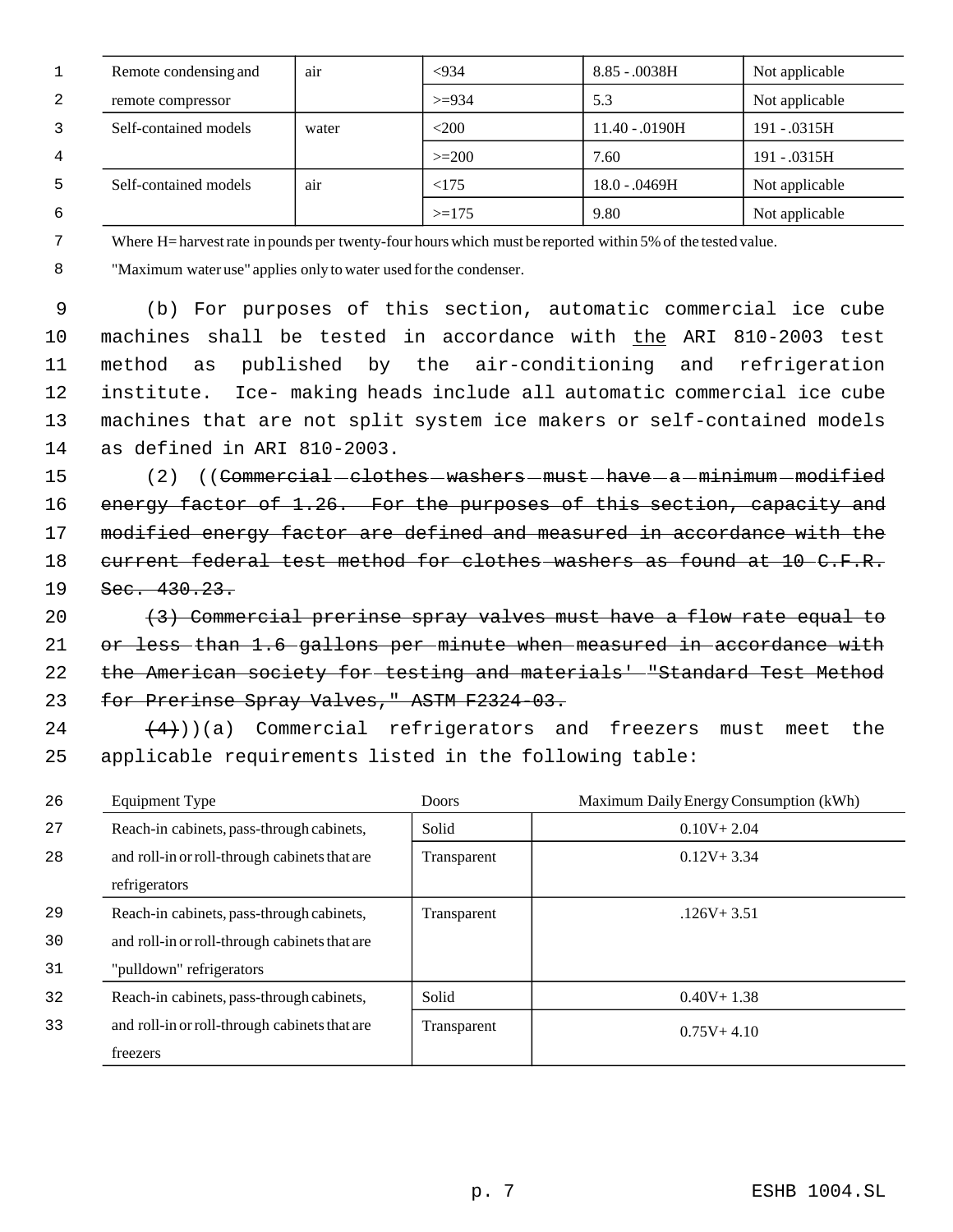| Reach-in cabinets that are refrigerator-freezers | Solid | $0.27AV - 0.71$ |
|--------------------------------------------------|-------|-----------------|
| with an AV of $5.19$ or higher                   |       |                 |
|                                                  |       |                 |
| kWh= kilowatt hours                              |       |                 |

 V = total volume  $(ft^3)$ 

 AV= adjusted volume=  $[1.63 \times \text{freeger}$  volume  $(\text{ft}^3)]$ + refrigerator volume  $(\text{ft}^3)$ 

 (b) For purposes of this section, "pulldown" designates products designed to take a fully stocked refrigerator with beverages at 90 9 degrees Fahrenheit and cool those beverages to a stable temperature of 10 38 degrees Fahrenheit within 12 hours or less. Daily energy consumption shall be measured in accordance with the American national standards institute/American society of heating, refrigerating and air- conditioning engineers test method 117-2002, except that the back- loading doors of pass-through and roll-through refrigerators and freezers must remain closed throughout the test, and except that the controls of all appliances must be adjusted to obtain the following product temperatures.

| 18  | Product or compartment type              | Integrated average product temperature in degrees Fahrenheit           |
|-----|------------------------------------------|------------------------------------------------------------------------|
| 19  | Refrigerator                             | $38 + 2$                                                               |
| -20 | Freezer                                  | $0+2$                                                                  |
| -21 |                                          | ((+5) Metal halide lamp fixtures designed to be operated with lamps    |
| 22  |                                          | rated greater than or equal to 150 watts but less than or equal to 500 |
| 23  |                                          | watts shall not contain a probe-start metal halide lamp ballast.       |
| 24  |                                          | $(6)(a)$ Single voltage external AC to DC power supplies shall meet    |
| -25 | the requirements in the following table: |                                                                        |

| 26 | Nameplate output                                      | Minimum Efficiency in Active Mode          |
|----|-------------------------------------------------------|--------------------------------------------|
| 27 | $\leftarrow$ + Watt                                   | 0.49 * Nameplate Output                    |
| 28 | $\geq$ or $=$ 1 Watt and $\lt$ or $=$ 49 Watts        | $0.09 * Ln$ (Nameplate Output) + 0.49      |
| 29 | $>49$ Watts                                           | 0.84                                       |
| 30 |                                                       | Maximum Energy Consumption in No-Load Mode |
| 31 | $\leftarrow 10$ Watts                                 | $0.5$ Watts                                |
| 32 | $\rightarrow$ or = 10 Watts and $\leq$ or = 250 Watts | $0.75$ Watts                               |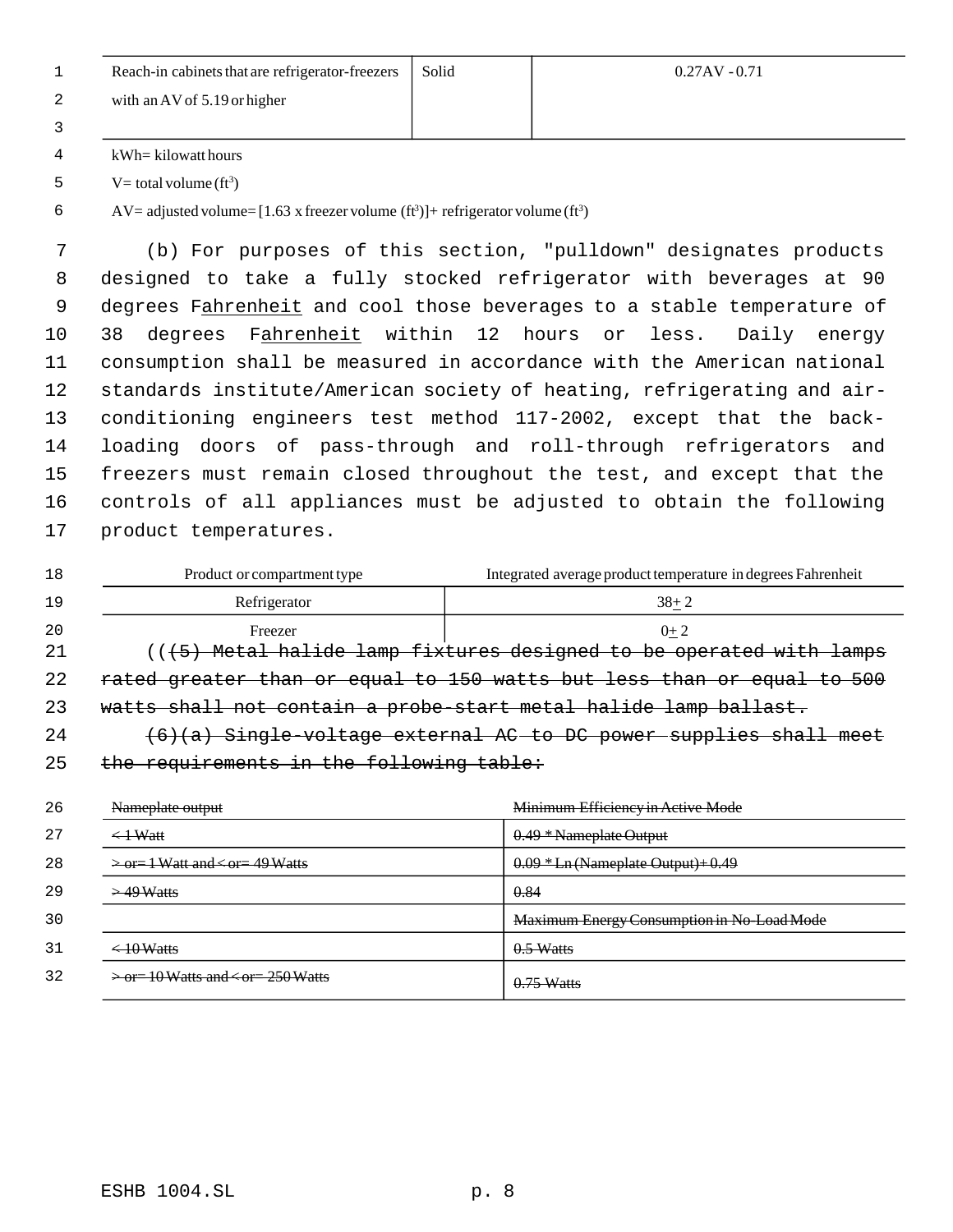| $\mathbf 1$ | Where Ln (Nameplate Output) - Natural Logarithm of the nameplate output expressed in Watts |
|-------------|--------------------------------------------------------------------------------------------|
| 2           | (b) For the purposes of this section, efficiency of single-voltage                         |
| 3           | external AC to DC power supplies shall be measured in accordance with                      |
| 4           | the United States environmental protection agency's "Test Method for                       |
| 5           | Calculating the Energy Efficiency of Single Voltage External AC to DC                      |
| 6           | and AC to AC Power Supplies," by Ecos Consulting and Power Electronics                     |
| 7           | Application Center, dated August 11, 2004.                                                 |
| 8           | $(7)$ ) (3)(a) The lamp electrical power input of state-regulated                          |
| 9           | incandescent reflector lamps shall meet the minimum average lamp                           |
| 10          | efficacy requirements for federally regulated incandescent reflector                       |
| 11          | lamps ((contained)) specified in 42 U.S.C. Sec. $6295(i)(1)(A) - (B)$ .                    |
| 12          | (b) The following types of incandescent lamps are exempt from these                        |
| 13          | requirements:                                                                              |
| 14          | (i) Lamps rated at fifty watts or less of the following types:<br>BR                       |
| 15          | 30, ER 30, BR 40, and ER 40;                                                               |
| 16          | (ii) Lamps rated at sixty-five watts of the following types:<br>BR                         |
| 17          | 30, BR 40, and ER 40; and                                                                  |
| 18          | (iii) R 20 lamps of forty-five watts or less.                                              |
| 19          | (( <del>(8)</del> -Unit-heaters-must-be-equipped-with-intermittent-ignition                |
|             |                                                                                            |
| 20          | devices-and-must-have-either-power-venting-or-an-automatic-flue                            |
|             | $damper.)$ )                                                                               |
| 21<br>22    | (4)(a) Wine chillers designed and sold for use by an individual                            |
| 23          | must meet requirements specified in the California Code of Regulations,                    |
| 24          | Title 20, section 1605.3 in effect as of the effective date of this                        |
| 25          | section.                                                                                   |
| 26          | (b) Wine chillers designed and sold for use by an individual shall                         |
| 27          | be tested in accordance with the method specified in the California                        |
| 28          | Code of Regulations, Title 20, section 1604 in effect as of the                            |
| 29          | effective date of this section.                                                            |
| 30          | $(5)(a)$ The standby energy consumption of bottle-type water                               |
| 31          | dispensers, and point-of-use water dispensers, dispensing both hot and                     |
|             | cold water, manufactured on or after January 1, 2010, shall not exceed                     |
| 32<br>33    | $1.2$ kWh/day.                                                                             |
| 34          | (b) The test method for water dispensers shall be the environmental                        |
| 35          | protection agency energy star program requirements for bottled water                       |
| 36          | coolers version 1.1.                                                                       |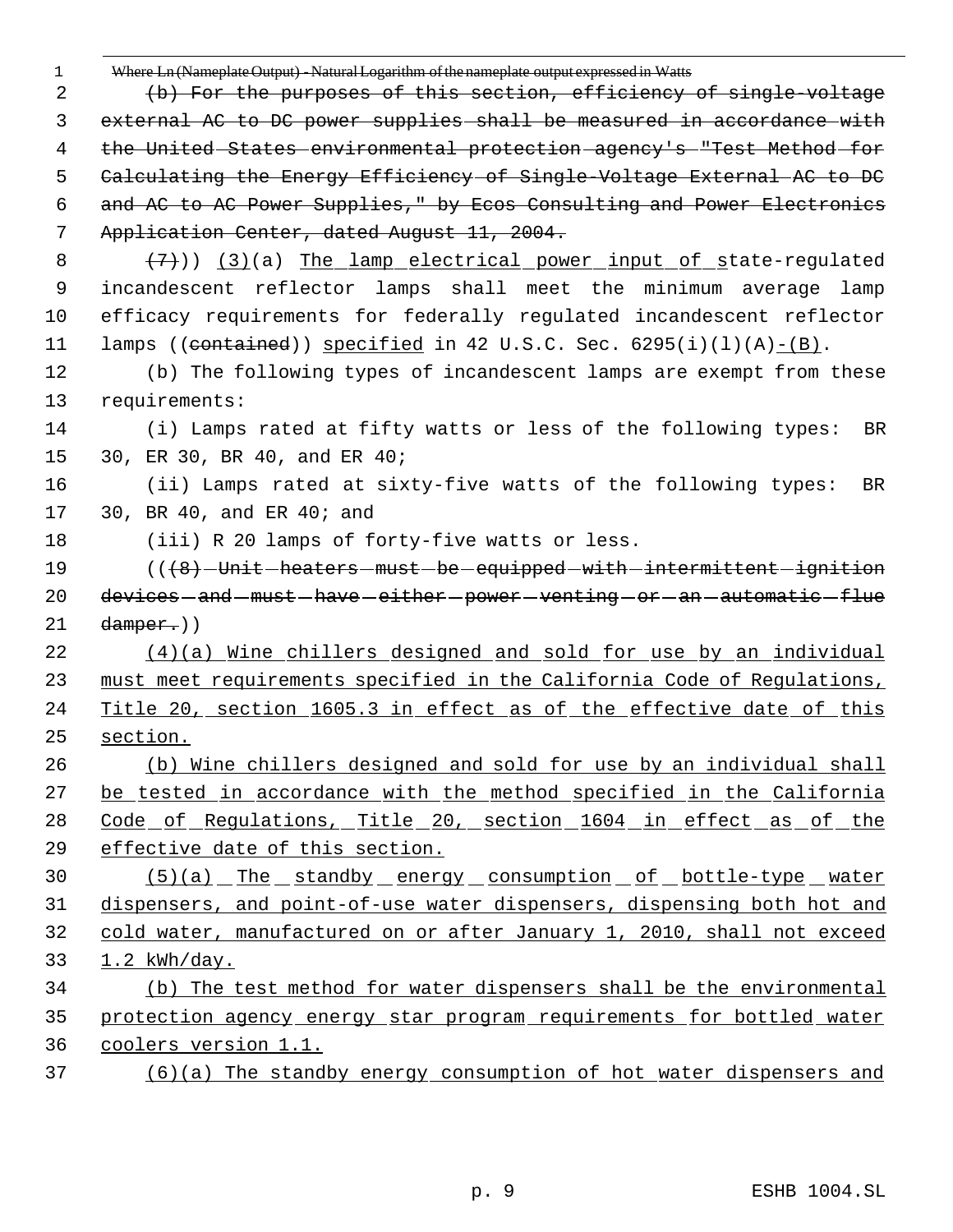| 1  |                       | mini-tank electric water heaters manufactured on or after January 1,    |                           |
|----|-----------------------|-------------------------------------------------------------------------|---------------------------|
| 2  |                       | 2010, shall be not greater than 35 watts.                               |                           |
| 3  |                       | (b) This subsection does not apply to any water heater:                 |                           |
| 4  |                       | (i) That is within the scope of 42 U.S.C. Sec. $6292(a)(4)$ or          |                           |
| 5  | 6311(1);              |                                                                         |                           |
| 6  |                       | (ii) That has a rated storage volume of less than 20 gallons; and       |                           |
| 7  |                       | (iii) For which there is no federal test method applicable to that      |                           |
| 8  | type of water heater. |                                                                         |                           |
| 9  |                       | (c) Hot water dispensers shall be tested in accordance with the         |                           |
| 10 |                       | method specified in the California Code of Regulations, Title 20,       |                           |
| 11 |                       | section 1604 in effect as of the effective date of this section.        |                           |
| 12 |                       | (d) Mini-tank electric water heaters shall be tested in accordance      |                           |
| 13 |                       | with the method specified in the California Code of Requlations, Title  |                           |
| 14 |                       | 20, section 1604 in effect as of the effective date of this section.    |                           |
| 15 |                       | (7) The following standards are established for pool heaters,           |                           |
| 16 |                       | residential pool pumps, and portable electric spas:                     |                           |
| 17 |                       | (a) Natural gas pool heaters shall not be equipped with constant        |                           |
| 18 | burning pilots.       |                                                                         |                           |
| 19 |                       | (b) Residential pool pump motors manufactured on or after January       |                           |
| 20 |                       | 1, 2010, must meet requirements specified in the California Code of     |                           |
| 21 |                       | Regulations, Title 20, section 1605.3 in effect as of the effective     |                           |
| 22 | date of this section. |                                                                         |                           |
| 23 |                       | (c) Portable electric spas manufactured on or after January 1,          |                           |
| 24 |                       | <u>2010, must meet requirements specified in the California Code of</u> |                           |
| 25 |                       | Regulations, Title 20, section 1605.3 in effect as of the effective     |                           |
| 26 | date of this section. |                                                                         |                           |
| 27 |                       | (d) Portable electric spas must be tested in accordance with the        |                           |
| 28 |                       | method specified in the California Code of Regulations, Title 20,       |                           |
| 29 |                       | section 1604 in effect as of the effective date of this section.        |                           |
| 30 |                       | (8)(a) The leakage rate of tub spout diverters shall be no greater      |                           |
| 31 |                       | than the applicable requirements shown in the following table:          |                           |
| 32 |                       |                                                                         | Maximum Leakage Rate      |
| 33 | Appliance             | <b>Testing Conditions</b>                                               | Effective January 1, 2009 |
| 34 |                       | When new                                                                | $0.01$ gpm                |
| 35 | Tub spout diverters   | After 15,000 cycles of diverting                                        | $0.05$ gpm                |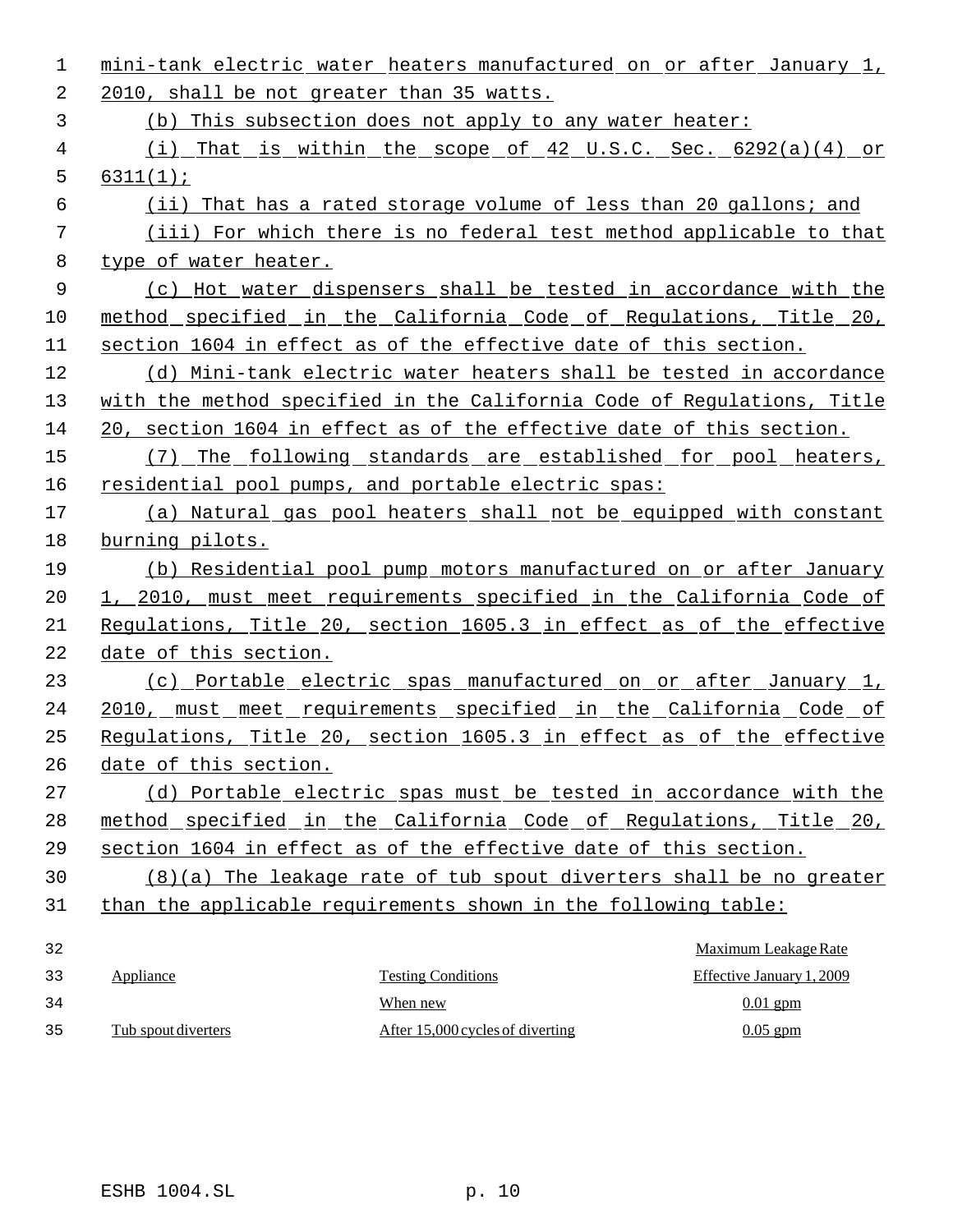(b) Showerhead tub spout diverter combinations shall meet both the 2 federal standard for showerheads established pursuant to 42 U.S.C. Sec. 6291 et seq. and the standard for tub spout diverters specified in this section.

 (9)(a) The idle energy rate of commercial hot food holding cabinets manufactured on or after January 1, 2010, shall be no greater than 40 watts per cubic foot of measured interior volume.

 (b) The idle energy rate of commercial hot food holding cabinets 9 shall be determined using ANSI/ASTM F2140-01 standard test method for the performance of hot food holding cabinets (test for idle energy rate dry test). Commercial hot food holding cabinet interior volume shall 12 be calculated using straight line segments following the gross interior 13 dimensions of the appliance and using the following equation: Interior height x interior width x interior depth. Interior volume shall not 15 account for racks, air plenums, or other interior parts.

 **Sec. 4.** RCW 19.260.050 and 2006 c 194 s 4 are each amended to read as follows:

18 (1) No new ((commercial prerinse spray valve, commercial clothes 19 washer,)) commercial refrigerator or freezer( $(\tau)$ ) or state-regulated 20 incandescent reflector  $lamp((\tau-\theta r-\text{unit}-\text{heater}))$  manufactured on or after January 1, 2007, may be sold or offered for sale in the state unless the efficiency of the new product meets or exceeds the efficiency standards set forth in RCW 19.260.040. No new automatic 24 commercial ice cube machine( $\left( \frac{1}{2} + \frac{1}{2} \right)$  commercial ice cube machine( $\left( \frac{1}{2} + \frac{1}{2} \right)$  commercial ice cube machine( $\left( \frac{1}{2} + \frac{1}{2} \right)$  commercial ice cube machine( $\left( \frac{1}{2} + \frac{1}{2} \right)$  contents e 25 supply,-or-metal-halide-lamp-fixtures)) manufactured on or after January 1, 2008, may be sold or offered for sale in the state unless the efficiency of the new product meets or exceeds the efficiency standards set forth in RCW 19.260.040.

29 (2) On or after January 1, 2008, no new ((commercial prerinse spray  $\text{value}, -\text{comment} -\text{clothes} - \text{washer},$ )) commercial refrigerator or  $freezer((\frac{1}{2} - 1)$  freezer(( $\frac{1}{2}$  single-voltage external AC to DC power supply,)) or state-32 regulated incandescent reflector  $lamp((\tau or unit heater))$  manufactured on or after January 1, 2007, may be installed for compensation in the state unless the efficiency of the new product meets or exceeds the efficiency standards set forth in RCW 19.260.040. On or after January 1, 2009, no new automatic commercial ice cube machine ((or metal halide **Lamp**-fixtures)) manufactured on or after January 1, 2008, may be